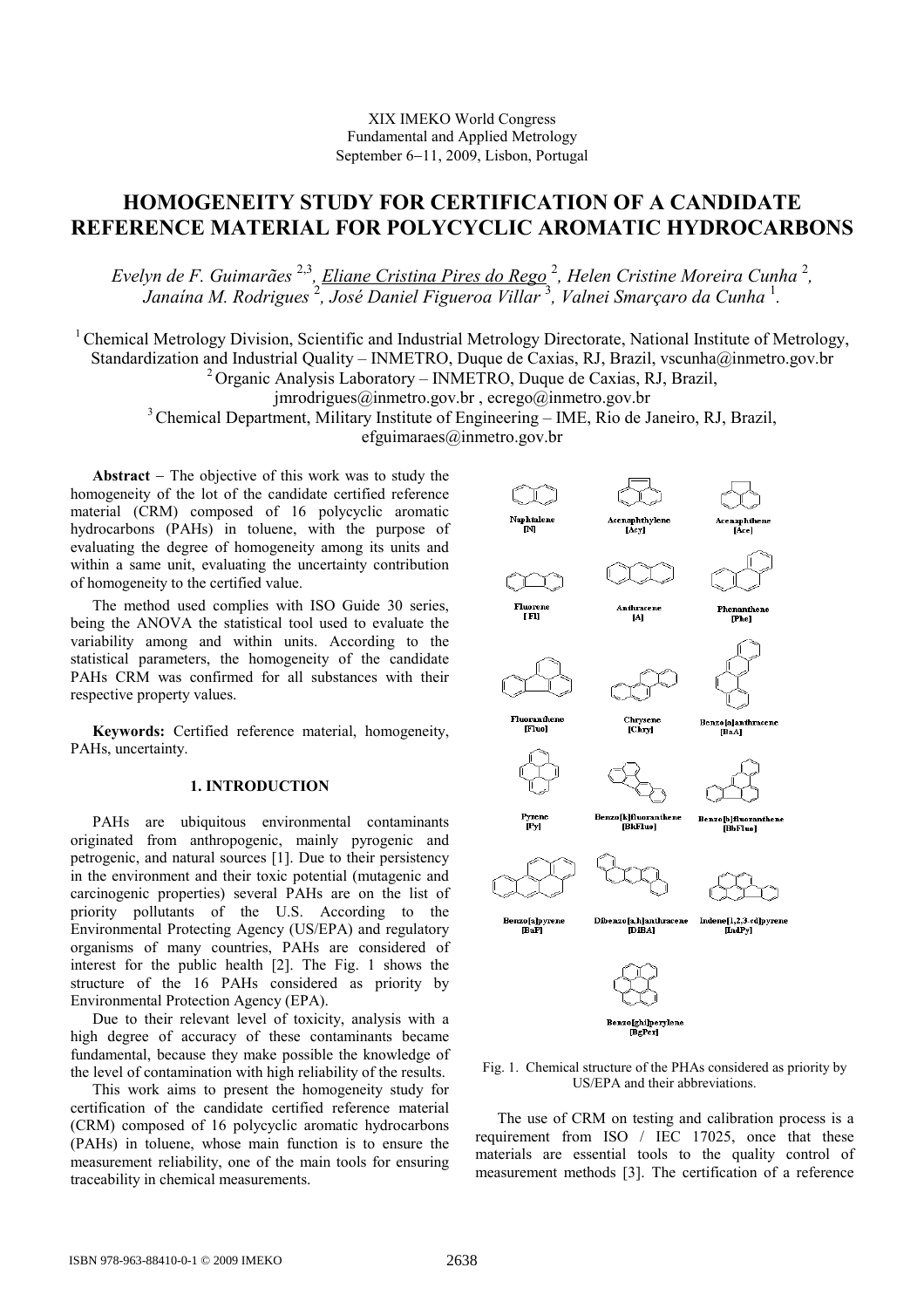material is carried out according to the requirements of ISO Guide 30 series [4-9]. The ISO Guide 35 states that the certification process of a CRM requires a careful study of all sources of uncertainty that can cause impact on the validity of the certified values. In general, these sources are relevant to characterization uncertainty, homogeneity uncertainty, uncertainty stability inherent to transport, uncertainty stability inherent to the storage, that are essential for the development and certification of a CRM [9].

The characterization is the process that determines the own values of a reference material, as a part of the certification process, and this procedure makes reference to the properties values of the lot [9].

The homogeneity study is necessary in the certification process of a lot of a RM to demonstrate that the units of this lot are sufficiently homogeneous amongst themselves. The homogeneity should be evaluated between different units of the candidate CRM lot (ampoules at this case) and also within the same unit. This parameter is an element of uncertainty to be included in the uncertainty estimate of the property value of the CRM [9].

#### 2. PURPOSE

The objective of this work was to study the homogeneity of the lot of the candidate certified reference material (CRM) composed of 16 polycyclic aromatic hydrocarbons (PAHs) in toluene, with the purpose of evaluating the degree of homogeneity among its units and within a same unit, determining the uncertainty contribution of homogeneity to the certified value.

#### 3. METHODS

The methodologies were validated through the determination of the performance parameters of the method, to the 16 US/EPA priority PAHs, with basis on the guidance document of the National Institute of Metrology, Standardization and Industrial Quality - INMETRO, the AOAC (Association of Analytical Communities) and ISO/IEC 17025 [10, 11, 3].

The procedure for the production of the reference material and the homogeneity study has been carefully designed and optimized step by step.

Firstly it was determined the purity of the 16 standards obtained from commercial sources and used in the preparation of this CRM. It was used a gas chromatograph with a flame ionization detector (GC/FID) (CP-3800, Varian) for the purity determination of 16 natives PAHs. Two chromatographic columns of different polarity were used: DB-1ms (100% dimethylpolysiloxane) and VF-17ms (50% phenyl, 50% dimetilolisiloxano) [12]. The perdeuterated PAHs were obtained from Cambridge Isotope Laboratories, Andover, MA.

Soon after a series of solutions were prepared, being them: solution with the 16 deuterated PAHs; preparation of the stock solution of the 16 native PAHs; preparation of calibration solutions (native / deuterated) and preparation of reference material. All the solutions were obtained under gravimetric preparation, since gravimetry is a primary

method [8,9]. Gravimetric preparation of all solutions is an essential part of the production of calibration solution CRMs.

Optimization of equipment, procedure, and method of preparation contribute to reduction of uncertainties related to the variation in preparation. High-purity materials are generally expensive and available in limited amounts. In addition, replicate preparations of solutions are required for estimation of preparation variation and stability assessment as described below.

Therefore, the amount of high-purity materials amenable to a single preparation lot of the candidate certified reference material is limited to about 5 mg. An analytical balance of 220 g (Model XP205, Mettler Toledo, resolution of 0,01 mg) was used to weigh high-purity materials, since the precision and accuracy of weighing directly affect those of the certified values.

The use of glass boats for weighing and transferring high-purity materials is intended for good repeatability of operation and good visibility of materials which may contribute to reduction of preparation variation. For each one of the two solutions prepared (native and deuterated) this procedure was repeated for the 16 PAHs analyzed. The outline of the scheme is shown in Fig. 2.



Fig. 2. Scheme of gravimetric preparation of candidate PAH CRM – First step.

A clear amber glass bottle of about 1 L capacity with an specific covers in which a Teflon packing was placed as the seal insert was used for the preparation. A large balance of 1,2 Kg (Model PR1203, Mettler Toledo, resolution of 1 mg) with about 5 kg capacity was used for the weighing. After the weighing of the bottle containing the high purity materials in solvent, the bottle was placed on a rotating mixer for 12 hours to achieve complete homogenization (Fig. 3).



Fig. 3. Scheme of gravimetric preparation of candidate PAH CRM – Second step.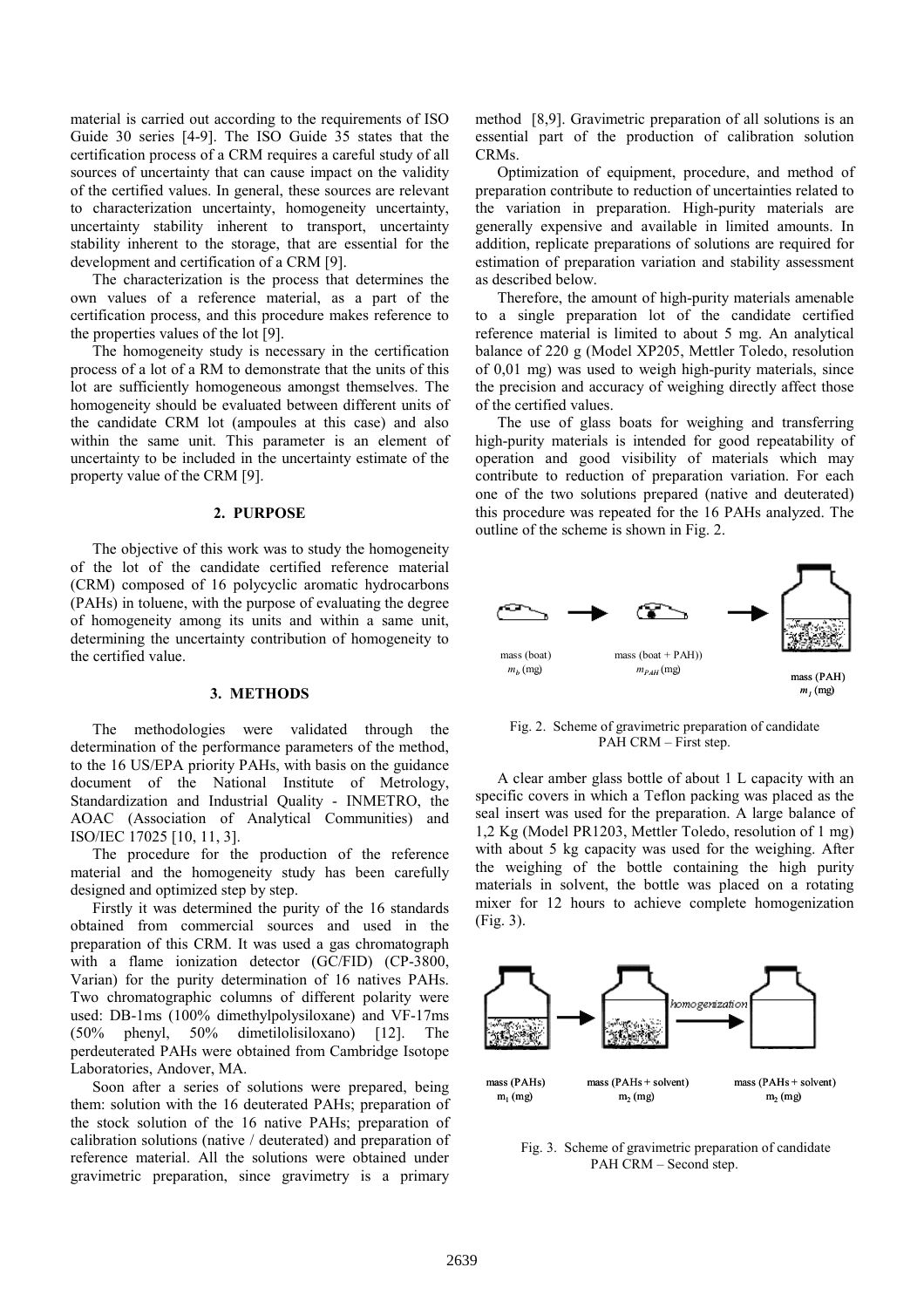The ampoules were potted using a procedure based on the certificate of the Certified Reference Material SRM 2260a of NIST, in which a solution must be cooled to -  $5^{\circ}$ C and a volume of approximately 1,5 mL waived for an amber vial of 2 mL (Fig. 4).



Fig. 4. Candidate PAH CRM.

The calibration curves solutions were prepared by diluting the stock solutions with toluene. The dilutions had been accomplished by gravimetric techniques through the preparation of solution-standard of compounds of interest in six levels of equidistant concentrations in the range of 1 to 11 ( $\mu$ g g<sup>-1</sup>). The method of internal standardization was applied (isotope dilution) by adding known amounts of the deuterated analytes of the respective analytes under investigation, for subsequent quantification.

The points of the calibration curve, as so as the ampoules of the candidates CRM, were injected in triplicate. As a control, it was used the SRM 2260a obtained from NIST, National Institute of Standards and Technology. The analysis were performed in a gas chromatography coupled to a ion trap mass spectrometer (GC/IT/MS) Varian model CP-3800 (CG) Saturn 2000 (IT/MS) under the following chromatographic conditions: splitless ratio of 1:10 after 1 minute; injection volume of  $1 \mu L$ , the injector temperature, the trap, the line of transfer and the mainfold were set at 290 $\degree$ C, 230  $\degree$ C, 280  $\degree$ C and 80  $\degree$ C, respectively; detection in scan mode and sis mode, chromatographic column DB – 5ms (60m x 250mm x 0,25 $\mu$ m); the oven program: 60 °C (2) min), 120 °C (20 °C/2 min), 180 °C (6,0 °C/2 min), 290 °C (3 °C/29,33 min), totalling 85 minutes. It was used as carrier gas helium 6,0 with constant flow of 1,0 mL/min.

The respective diagnoses ions monitored are presented in Table 1.

To the homogeneity study it was analyzed representative samples of the whole lot, eleven ampoules of the candidate CRM were randomly selected for this study and two aliquots of each one was taken for analysis on each aliquot was added the solution of the deuterated internal standards on the same grounds; the samples were injected in triplicate in GC/MS. The uncertainty of homogeneity was based on the analysis of variance (ANOVA). The property value of the lot for each PAH was achieved by the average of data from the homogeneity study.

Table 1. 16 PAHs (native / deuterated) and monitored ions.

| PAHs native / deuterated                                     | Monitored<br>ions |
|--------------------------------------------------------------|-------------------|
| $N/$ perdeuterated naphthalene <sup>a</sup>                  | 128 / 136         |
| Acy / perdeuterated acenaphthylene <sup>a</sup>              | 152 / 160         |
| Ace / perdeuterated acenaphthene <sup>a</sup>                | 154 / 164         |
| Fl / perdeuterated fluorene <sup>a</sup>                     | 166/176           |
| Phe / perdeuterated phenanthrene <sup>a</sup>                | 178 / 188.3       |
| A / perdeuterated anthracene <sup>a</sup>                    | 178 / 188.3       |
| Fluo / perdeuterated fluoranthene <sup>a</sup>               | 202 / 212.3       |
| Py / perdeuterated pyrene <sup>a</sup>                       | 202 / 212.3       |
| BaA / perdeuterated benz[a]anthracene <sup>a</sup>           | 228,2 / 240,4     |
| Chry / perdeuterated chrysene <sup>a</sup>                   | 228,2 / 240,4     |
| BbFluo / perdeuterated benzo(b)fluoranthene <sup>a</sup>     | 252,4 / 264,4     |
| BkFluo / perdeuterated benzo(k) fluoranthene <sup>a</sup>    | 252,4 / 264,4     |
| BaP / perdeuterated benzo(a)pyrene <sup>a</sup>              | 252,4 / 264,4     |
| IndPy / perdeuterated dibenzo[b,c]fluoranthene <sup>a</sup>  | 276,4 / 288,4     |
| DiBa / perdeuterated dibenz $[a, h]$ anthracene <sup>a</sup> | 278,4 / 292,4     |
| BgPer / perdeuterated benzo $[ghi]$ perylene <sup>a</sup>    | 276,4 / 288,4     |
| (a) Internal standards                                       |                   |

#### 4. RESULTS

It was produced 373 ampoules of the candidate reference material of 16 PAHs, named as HPA\_001 to HPA\_373, in order of production, and maintained at  $4^{\circ}$ C, except the ampoules randomly selected for certification studies. Soon after the sampling, the material was submitted to the characterization, homogeneity and stability studies.

The between-ampoule variance of the CRM was evaluated by analyzing eleven ampoules selected from 373 ampoules. The ampoules were sub-fractioned in A and B, subjected to triplicate analyses by GC/IT/MS (fig. 5).



Fig. 5. Layout of a between-ampoule homogeneity study (from Reference [9]).

Homogeneity is an important property of CRMs. It is, nevertheless, a relative concept, closely related to the distribution of components in the material, the sample size, and the number of samples that have been selected to measure the homogeneity.

The uncertainty inherent to the homogeneity was calculated according to ISO Guide 35. The mass fractions  $(\mu g g^{-1})$  and uncertainties obtained from the study of homogeneity are described in Table 2 for each one of 16 PAHs.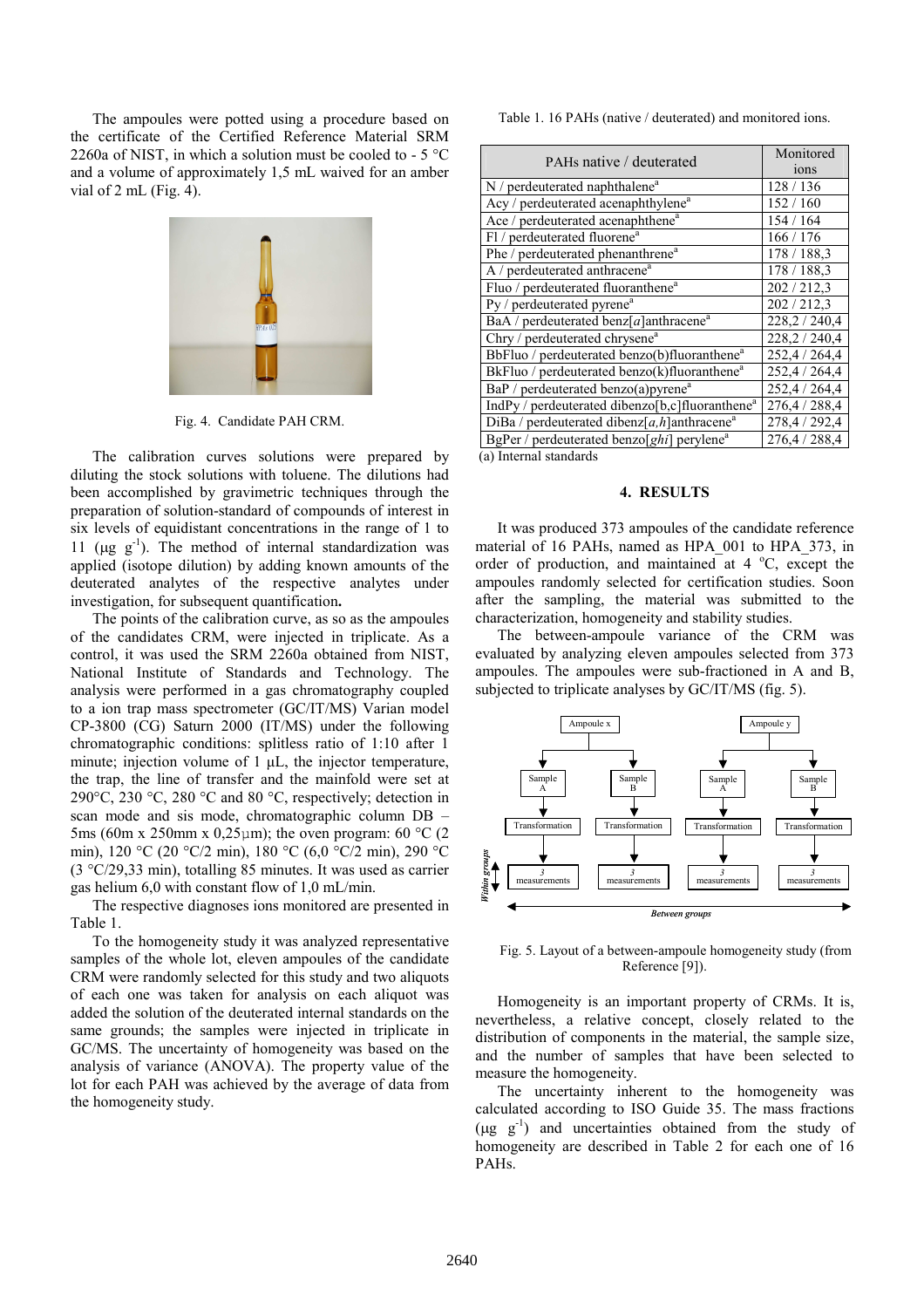| PAHs (abbreviations)              | [ $\mu$ g g <sup>-1</sup> ] | $u_{bb}$<br>$(C_{\%})$ | $u_{rep.}$<br>(RSD) |
|-----------------------------------|-----------------------------|------------------------|---------------------|
| N                                 | 5,34                        | 0,90                   | 0,74                |
| Acy                               | 5,03                        | 2,07                   | 0.81                |
| Ace                               | 4,86                        | 0,84                   | 0,60                |
| F1                                | 5,60                        | 1,09                   | 0,84                |
| Phe                               | 4,72                        | 1,25                   | 0,83                |
| A                                 | 5,67                        | 1,11                   | 0,95                |
| Fluo                              | 5,00                        | 2,25                   | 1,73                |
| Py                                | 4,85                        | 2,51                   | 1,56                |
| BaA                               | 4,76                        | 1,19                   | 0,89                |
| Chry                              | 5,45                        | 0,95                   | 2,18                |
| <b>BbFluo</b>                     | 4,65                        | 2,55                   | 2,67                |
| <b>BkFluo</b>                     | 5,17                        | 1,05                   | 1,74                |
| BaP                               | 4,76                        | 1,59                   | 2,64                |
| IndPy                             | 5,21                        | 0,88                   | 1,75                |
| DiBa                              | 4,65                        | 1,88                   | 2,59                |
| <b>BgPer</b><br>$(0.20 \pm 0.00)$ | 4,79<br>٠.                  | 1,23                   | 1,78                |

Table 2. Mass fractions of 16 PAHs ( $\mu$ g g<sup>-1</sup>) with the uncertainties of homogeneity study and repeatability of the method.

 $(C_{\infty})$  Contribution of the inhomogeneity (RSD) Relative Standard Deviation

#### 5. DISCUSSION

Chemical Metrology Division of Inmetro – Dquim aims through these certified reference material, provides to testing laboratories a tool for them achieve reliability and accuracy on PAHs measurements. To get this goal, Dquim certificates it CRM through an analytical technique that offers greater accuracy and less uncertainty, such as GC-MS/IDMS.

The methods adopted for gravimetric preparation and ampouling of solutions were qualified and optimized to reduce the uncertainties of certified values due to these factors.

The homogeneity uncertainty was calculated based on ISO Guide 35, the ANOVA of the raw peak areas of the main component was performed and mean squares within each group ( $\overline{MS}_{within}$ ) and among the groups ( $\overline{MS}_{among}$ ) were calculated. Standard deviations between ampoules  $(u_{bb(1)})$  were then calculated by use of (1), where *n* represents the number of measurements per ampoule:

$$
u_{bb(1)} = u_A = \sqrt{\frac{MS_{among} - MS_{within}}{n}} \tag{1}
$$

Equation 1 calculated the uncertainty inherent to the heterogeneity of the samples, since the analysis of variance of the samples showed that the variation between the samples is higher than the variation within the same sample  $(MS_{\text{among}} > MS_{\text{within}})$ .

In the case of insufficient repeatability of the measurement method, the influence of analytical variation on the standard deviation between units  $(u_{bb(1)})$  was calculated and used as the estimate of inhomogeneity. The  $u_{b_{{b(2)}}}$  was calculated by using (2).

$$
u_{\scriptscriptstyle{bb(2)}} = \sqrt{\frac{MS_{\scriptscriptstyle{within}}}{n}} \sqrt[4]{\frac{2}{\nu_{\scriptscriptstyle{MS_{within}}}}}
$$
 (2)

The contribution of the inhomogeneity (C) for the material studied was calculated using (3).

$$
C_{\binom{\phi_0}{}} = \frac{u_{(bb)} \cdot 100}{\overline{X}}
$$
 (3)

Were:

 $\overline{X}$  is the average of all measurements of homogeneity study.

Through this contribution is possible to verify the impact of the homogeneity uncertainty in the value of the parameter studied. A value of inhomogeneity less than 3%, for all 16 PAHs, was the criteria established for the development of this reference material. The range of inhomogeneity varied from 0,84 % (Ace) to 2,55 % (BbFluo) what is inside on the acceptable limit. So, the material is homogeneous according to the statistical tests applied.

 If the homogeneity of the lot of a candidate reference material were not proven, its certification would not be possible, since the homogeneity of the lot of a reference material is one of the requirements demanded by the ISO Guide 35. Fortunately, this lot under certification showed a good agreement among its units (ampoules) for each one of the 16 PAHs.

The repeatability of the test method for each PAH was the square root of  $MS_{within}$  as described in (4) [14].

$$
u_{rep} = \sqrt{MS_{within}} \tag{4}
$$

The results obtained for the repeatability of the method were expressed as Relative Standard Deviation (RSD). A value of RSD less than 3%, for all 16 PAHs, was the criteria established for the development of the method. The range varied from  $0.60\%$  (Ace) to  $2.67\%$  (BbFluo) what is inside in the acceptable limit.

#### 6. CONCLUSION

Inmetro has recently begun the development of CRMs for organic calibration solutions. Our goal as a CRM producer is to establish highly reliable certified values which are traceable to SI units as far as possible, since the dissemination of CRMs traceable to the SI units contributes to establishment of international comparability of measurements in chemistry. Among the requirements for reliability of CRMs are the technical improvements, especially in determination of the purity of starting materials, and assessment of the homogeneity and stability of solutions.

The certification of the PAHs RM by Inmetro will provide the country with a national reference standard, constituting in one of the main tools for the assurance of the traceability, analytical measurement reliability and greater access of the brazilian laboratories to this kind of CRM.